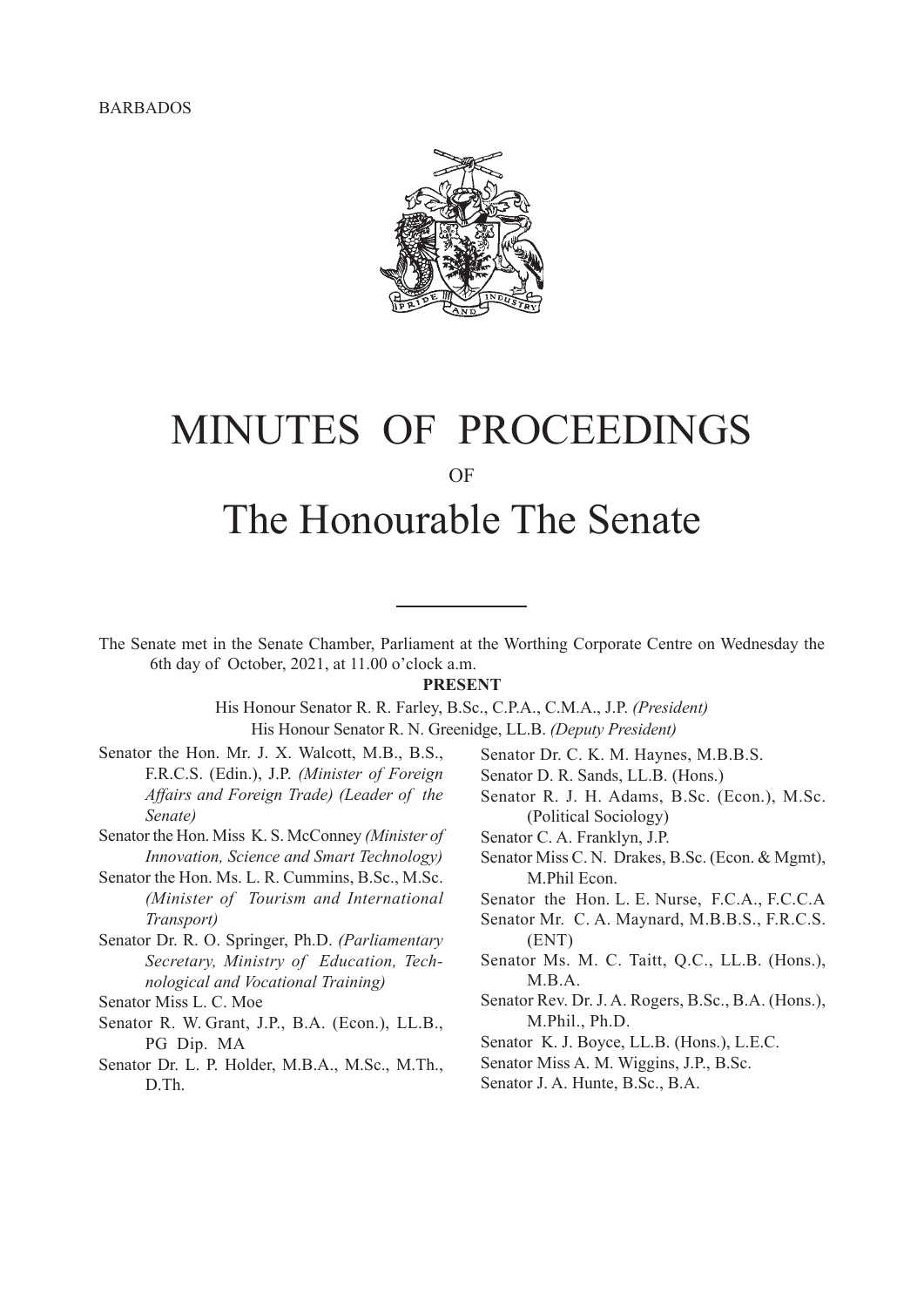Prayers were taken by Rev. Father Wayne Kirton.

# **ANNOUNCEMENTS BY HIS HONOUR THE PRESIDENT**

Mr. President announced that he was in receipt of excuses for lateness from Senators the Hon. Mr. J. X. Walcott and Miss L. C. Moe.

## **MINUTES**

The Minutes of the meeting of Wednesday 29th September, 2021 were taken as read and were confirmed on the motion of Senator the Hon. Miss K. S. McConney.

## **PRESENTATION OF PAPERS**

Senator the Hon. Miss K. S. McConney by command laid the following:

- 1. Amendments to the Defence (Officers) (Amendment) Regulations, 2021 and the Defence (Barbados Defence Force Reserve) (Amendment) Regulations, 2021.
- 2. Civil Aviation (Aerodrome Certification) (Amendment) Regulations, 2021.
- 3. Annual Report of the Barbados Prison Service for Financial Year ended 2019.
- 4. Annual Report of the Barbados Investment and Development Corporation for the period April 1, 2019 to March 31, 2020.
- 5. Instruments Adopted by the International Labour Organization (ILO);
	- (a) P029 Protocol of 2014 to the Forced Labour Convention, 1930;
	- (b) R203 Forced Labour (Supplementary Measures) Recommendation, 2014;
	- (c) R204 Transition from the Informal to the Formal Economy Recommendation, 2015;
	- (d) R205 Employment and Decent Work for Peace and Resilience Recommendation, 2017.
- 6. Financial Statements of the Transport Authority for the year 2019-2020.

# **GOVERNMENT NOTICES**

Senator the Hon. Miss K. S. McConney gave notice of:

A Resolution in accordance with section 5 of the *Land Acquisition Act,* Cap. 228, to approve the compulsory acquisition by the Crown of the parcel of land situate at Workman's in the parish of Saint George in this Island for the purpose of constructing recreational facilities for public use.

#### **PUBLIC BUSINESS**

# **ORDER NO. 1**

# **CONSTITUTION (AMENDMENT) (NO. 2) BILL, 2021**

- On the Order being called for Senator the Hon. Miss K. S. McConney to move the second reading of the Bill entitled an Act to alter the Constitution in order:
	- (a) to provide for Barbados to become a Republic with a President who shall be the Head of State of Barbados; and
	- (b) to provide for related matters
- the Hon. Member spoke and moved, that the Bill be read a second time.

Senator C. A. Franklyn began to speak.

Mr. President spoke.

Senator C. A. Franklyn withdrew certain remarks and resumed his speech.

Mr. President spoke.

Senator C. A. Franklyn resumed his speech.

Mr. President spoke.

Senator C. A. Franklyn concluded his speech.

His Honour Senator R. N. Greenidge spoke.

Senator the Hon. Ms. L. R. Cummins spoke.

#### **SUSPENSION**

At 1.51 p.m. the Sitting was suspended to 3.00 p.m. on the motion of Senator the Hon. Miss K. S. McConney.

**RESUMPTION**

On resumption Mr. President resumed the Chair.

# **ORDER NO. 1 (resumed)**

Senator Dr. R. O. Springer spoke.

Senator J. A. Hunte spoke.

Senator Dr. L. P. Holder spoke.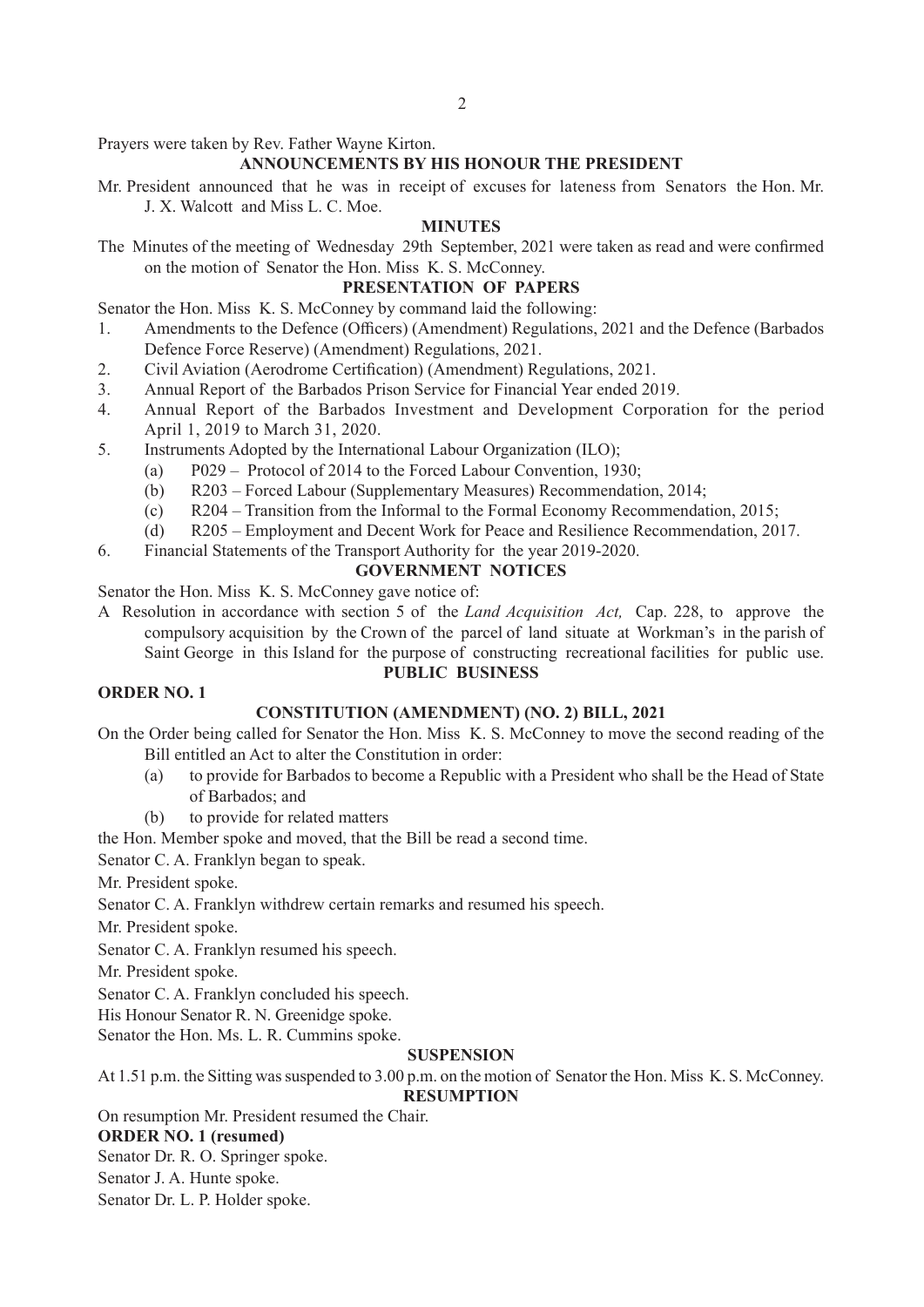- Senator Miss A. M. Wiggins spoke.
- Senator Miss C. N. Drakes spoke
- Senator the Hon. L. E. Nurse spoke.
- Senator K. J. Boyce spoke.
- Senator R. W. Grant spoke.
- Mr. President vacated the Chair in favour of the Deputy President.
- Senator Rev. Dr. J. A. Rogers began to speak and gave way.
- Mr. President resumed the Chair.
- Senator Rev. Dr. J. A. Rogers spoke.
- Senator Mr. C. A. Maynard spoke.
- Senator the Hon. Miss K. S. McConney began to speak.
- Senator C. A. Franklyn began to speak on a point of order.
- Mr. President directed Senator Franklyn to withdraw certain remarks.
- Senator C. A. Franklyn concluded his point of order.
- Mr. President spoke.
- Senator the Hon. Miss K. S. McConney resumed her speech.
- Mr. President spoke.
- Senator the Hon. Miss K. S. McConney concluded her reply.
- The Bill was read a second time.
- On the motion of Senator the Hon. Miss K. S. McConney the Honourable the Senate resolved itself into Committee on the Bill, His Honour the Deputy President in the Chair.
- Part 1 (Clauses 1 to 19); Part 2 (Clauses 20 to 30) and the First to Third Schedules were called and passed on the separate motion of Senator the Hon. Miss K. S. McConney.
- On the motion of Senator the Hon. Miss K. S. McConney the Chairman of Committees reported the passing of the Bill in Committee to the President who resumed the Chair and reported accordingly.
- On the motion of Senator the Hon. Miss K. S. McConney the Bill was read a third time.
- On the motion of Senator the Hon. Miss K. S. McConney the Bill was passed and the title read and agreed to the Senate voting as follows:
- *Ayes:* Senators the Honourables Mr. J. X. Walcott, Miss K. S. McConney and Ms. L. R. Cummins, Senators Dr. R. O. Springer, Dr. L. P. Holder, D. R. Sands, R. W. Grant, Miss L. C. Moe, Dr. C. K. M. Haynes, R. J. H. Adams and His Honour Senator R. N. Greenidge, Senators the Hon. L. E. Nurse, Mr.
	- C. A. Maynard, Ms. M. C. Taitt, Rev. Dr. J. A. Rogers, K. J. Boyce, Miss A. M. Wiggins.

*Noes:* Senator C. A. Franklyn.

*Abstentions:* Senator Miss C. N. Drakes.